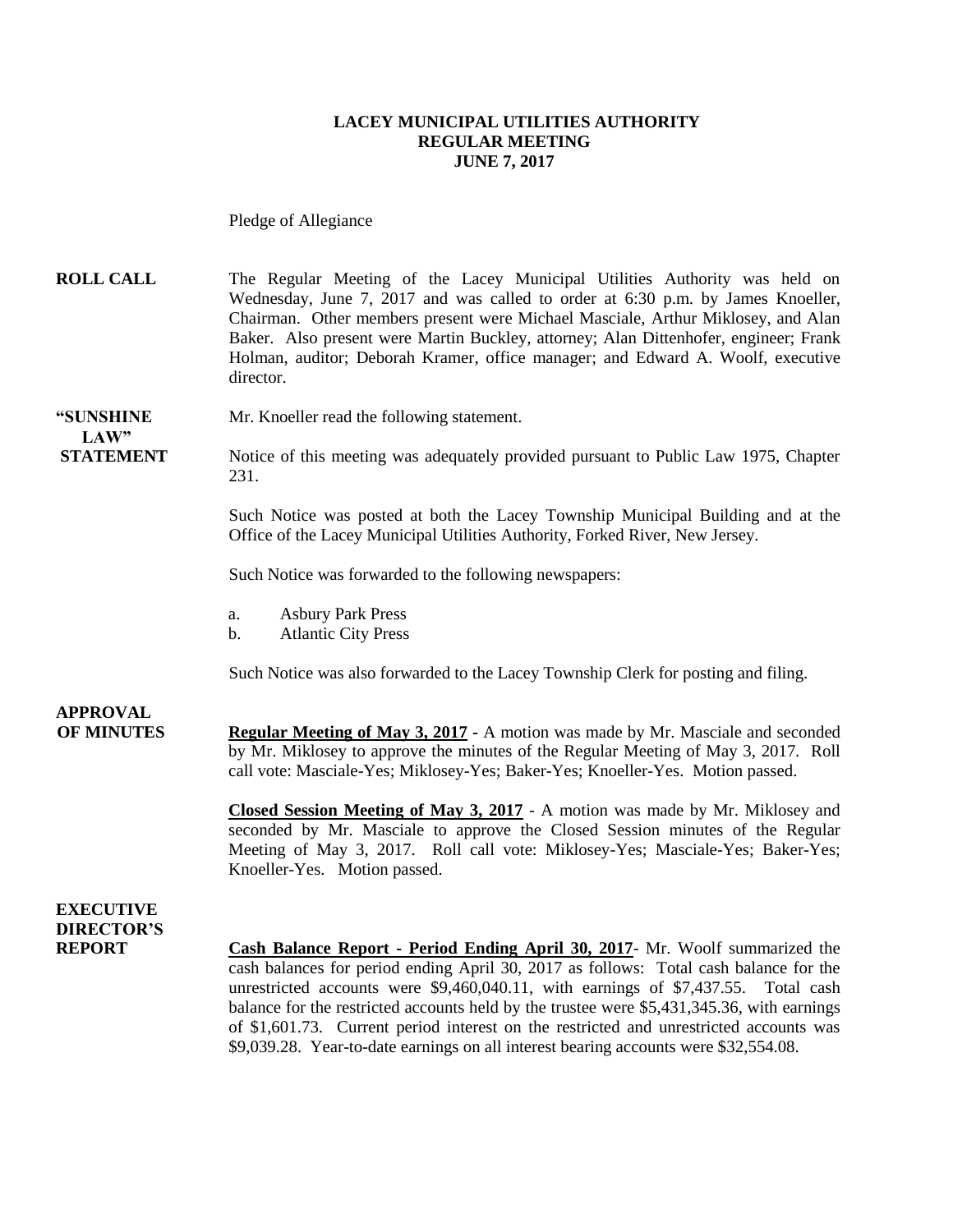|                                    | <b>OCUA Rate Increase</b> – Mr. Woolf stated the OCUA has informed the Authority they<br>will be increasing their bulk sewage disposal rate by 2%, which means an annual<br>increase to the Authority of \$56,550. He asked the Board their view on whether to<br>absorb the increase or increase the rate schedule. Mr. Knoeller pointed out there were<br>funds appropriated for the purchase of a new dump truck. However, the Authority opted<br>to rehab one of its own trucks. Since the Authority saved money on the purchase of the<br>truck, he recommends the Authority absorb the increase and not increase the rate<br>schedule. The Board concurred.                                          |
|------------------------------------|------------------------------------------------------------------------------------------------------------------------------------------------------------------------------------------------------------------------------------------------------------------------------------------------------------------------------------------------------------------------------------------------------------------------------------------------------------------------------------------------------------------------------------------------------------------------------------------------------------------------------------------------------------------------------------------------------------|
|                                    | <b>Resolution 2017-33 – Wells 7 &amp; 8 VFD</b> – Mr. Woolf stated the Authority received bids<br>for the Wells 7 & 8 VFD project. The lowest bidder was Scalfo Electric at \$195,900.00.<br>Since this bid is above what was budgeted for this project, he asked that the bids be<br>rejected. Mr. Knoeller asked if there are any other options available. Mr. Dittenhofer<br>stated there are other options available and will prepare cost factors for the Board's<br>review. A motion was made by Mr. Miklosey and seconded by Mr. Masciale to reject<br>the bids for the Wells 7 & 8 VFD project. Roll call vote: Miklosey-Yes; Masciale-Yes;<br>Baker-Yes; Knoeller-Yes. Motion passed.             |
|                                    | <u> Resolution 2017-34 – Accept and Approve 2016 Audit</u> – Mr. Holman provided a brief<br>synopsis of the audit. He indicated there were no comments/recommendation to report.<br>A federal single audit was done this year because the Authority received FEMA funding<br>for the meters. On recommendation by the executive director, a motion was made by<br>Mr. Masciale and seconded by Mr. Miklosey to adopt Resolution 2017-34, Resolution of<br>the Lacey Municipal Utilities Authority, County of Ocean, State of New Jersey,<br>Accepting and Approving the Audit Ending Fiscal Year December 31, 2016. Roll call<br>vote: Masciale-Yes; Miklosey-Yes; Baker-Yes; Knoeller-Yes. Motion passed. |
| <b>BUSINESS</b><br><b>REPORT</b>   | The business report was submitted for review.                                                                                                                                                                                                                                                                                                                                                                                                                                                                                                                                                                                                                                                              |
| <b>ENGINEER'S</b><br><b>REPORT</b> | <b>Well 7 &amp; 8 VFD</b> – Mr. Dittenhofer stated this bid has been rejected. He will do research<br>on other options available and come back to the Board with some recommendations.                                                                                                                                                                                                                                                                                                                                                                                                                                                                                                                     |
|                                    | <b>Fairview Lane Sanitary Improvements</b> – Mr. Dittenhofer stated a Notice to Proceed<br>was issued May 15, 2017.                                                                                                                                                                                                                                                                                                                                                                                                                                                                                                                                                                                        |
| <b>ATTORNEY'S</b><br><b>REPORT</b> | Well $7 \& 8 \text{ Bid}$ – Mr. Buckley stated his office reviewed the bid documents and<br>prepared a Resolution for consideration by the Authority.                                                                                                                                                                                                                                                                                                                                                                                                                                                                                                                                                      |
|                                    | $2017$ Bond Refunding – Mr. Buckley stated a meeting will be held within the next few<br>weeks with Bond Counsel, Financial Advisor, Underwriter and Auditor to be ready to<br>refund the Bonds in or about August 2017.                                                                                                                                                                                                                                                                                                                                                                                                                                                                                   |
| <b>AUDITOR'S</b><br><b>REPORT</b>  | <b>Accountant's Status Report – Month Ended April 30, 2017 – Mr. Holman reported</b><br>sewer revenue had an unfavorable variance for the month and year-to-date, but favorable<br>on water for the month and year-to-date. Sewer expenses had a favorable variance for<br>the month and year-to-date, but unfavorable on water for the month. User charges on<br>both water and sewer had an unfavorable variance for the month.                                                                                                                                                                                                                                                                          |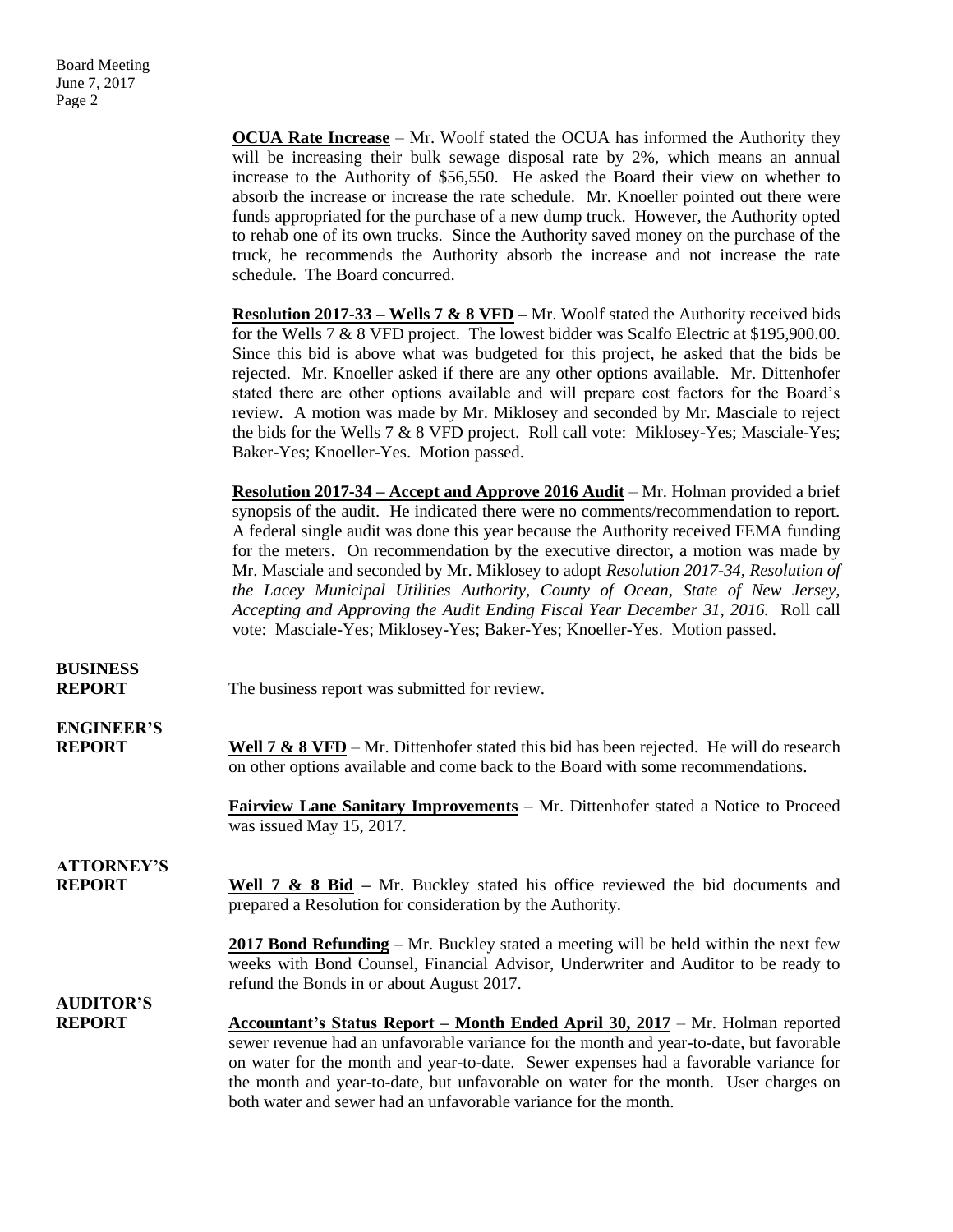Mr. Knoeller asked Mr. Woolf to contact the Township for them to provide an update on how many homes in town are unoccupied, in foreclosure, etc. He would like to see the comparison of vacant homes to actual consumers.

In regards to appointing an underwriter for the refunding of the bonds, Mr. Holman stated Bond Counsel recommends Powell Capital Markets, and he agrees with their recommendation. He stated the Authority will save approximately \$200,000 a year in the first five or six years of the refunding of the bond. In regards to the underwriter's fee, five proposals were reviewed and each one had a different approach to it. The best fee will be negotiated and presented to the Board. A motion was made by Mr. Miklosey and seconded by Mr. Masciale to appoint Powell Capital Markets as the Authority's underwriter, subject to review and approval by the finance committee approving terms and payment. Roll call vote: Miklosey-Yes; Masciale-Yes; Baker-Yes; Knoeller-Yes. Motion passed.

### **CORRESPONDENCE**

**Mr. & Mrs. Moller, Sandy Hood Drive** – Requesting relief of utility bill, due to leaky expansion tank in crawl space. Since the water from the leak did not go into the sewer system, a motion was made by Mr. Masciale and seconded by Mr. Miklosey to grant a credit adjustment on the sewer charges in the amount of \$842.18 (127,000 gallons). Roll call vote: Masciale-Yes; Miklosey-Yes; Baker-Yes; Knoeller-Yes. Motion passed.

**SeaBreeze at Lacey** – Requesting relief of utility bill, due to filling community pool. Based on the information provided, a motion was made by Mr. Miklosey and seconded by Mr. Masciale to grant a one-time adjustment in the amount of \$1,429.10 (203,000 gallons). Roll call vote: Miklosey-Yes; Masciale-Yes; Baker-Yes; Knoeller-Yes. Motion passed.

**Anthony Peterpaul, Montauk Dr.** – Requesting relief of utility bill, due to broken water meter. Since the water from the leak did not go into the sewer system, a motion was made by Mr. Masciale and seconded by Mr. Miklosey to grant a credit adjustment on the sewer charges in the amount of \$246.64 (61,000 gallons). Roll call vote: Masciale-Yes; Miklosey-Yes; Baker-Yes; Knoeller-Yes. Motion passed.

**Paul Hogan, Elwood St.** – Requesting relief of utility bill, due to use of irrigation without auxiliary meter. Based on the information provided, a motion was made by Mr. Miklosey and seconded by Mr. Masciale to grant a credit adjustment on the sewer charges in the amount of \$769.92 (117,000 gallons). Roll call vote: Miklosey-Yes; Masciale-Yes; Baker-Yes; Knoeller-Yes. Motion passed.

**NEW BUSINESS** There was no new business to discuss.

**OLD**

**BUSINESS** There was no old business to discuss.